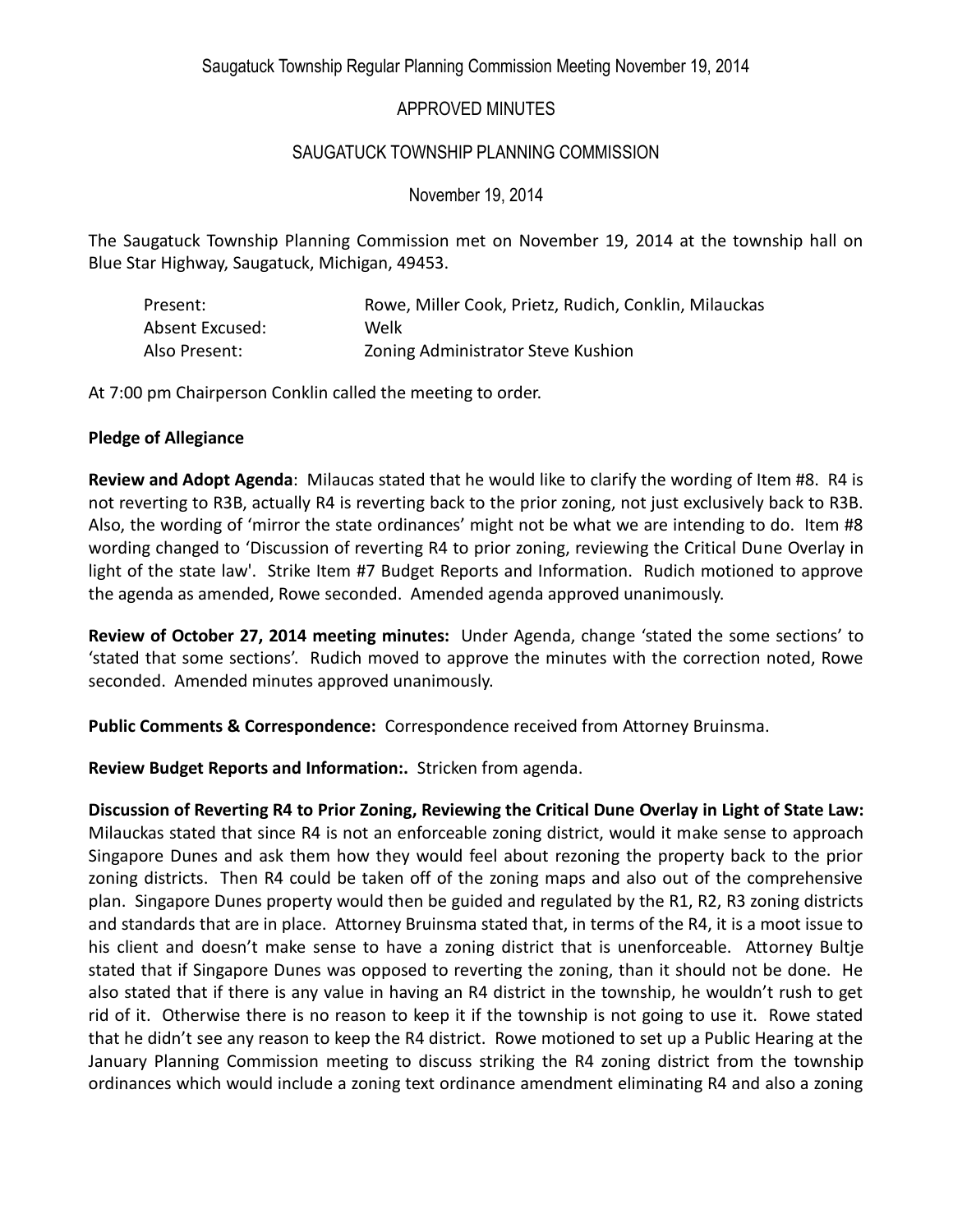# APPROVED MINUTES

map ordinance amendment rezoning any remaining R4 property into other zoning districts. Rudich seconded. Motion passed unanimously. Milauckas stated that Attorney Bultje was asked to prepare a memo to guide the Planning Commission regarding which part of the critical dune overlay may be more restrictive than state law. Miller Cook asked if Attorney Bultje felt that were some portions of the critical dune overlay that would be viable for the township. Attorney Bultje stated that in his memo he said that he thought there were portions of the critical dunes language which does not conflict with state law. The settlement agreement from October 2013 says the township will not enforce or apply any provision of the critical dune overlay to the Singapore Dune property in a manner that is more restrictive than Part 3-53 state law. Discussion regarding how the township does and could zone the critical dune property. Attorney Bultje stated that if the township wanted to regulate the critical dunes itself, it would submit an ordinance to the state and have it approved. However, the state would then give authority to regulate the critical dunes over to the township and would no longer issue critical dunes permits. Attorney Bultje stated that he thought the township should pull out of their ordinances, any part of the critical dunes which infringes on the state law. Milaukas asked Attorney Bruinsma if he would have any objections to the township going through that process. Attorney Bruinsma stated that since the township is only conforming the text of the ordinances to match what was already agreed to as part of the consent judgement, he doesn't see any issue with it. Rowe motioned recommending that a proposed zoning ordinance text amendment be prepared to eliminate unenforceable provisions of the critical dune overlay from the township zoning ordinances. Rudich seconded. Motion passed unanimously.

**Public Hearing for SAU in a C2 Zoning District** Dr Curtis Day has requested an SAU to turn part of his building space into an occupied apartment for one of his employees. ZA Kushion stated that the space was finished into a personal office by the previous owner but on the original planning commission plans, the space in question is listed as storage. The space can not be used for commercial purposes because it does not have handicapped access. The township does allow as an SAU, accessory apartments in association with a business and he feels the request meets all four standards of approval. The apartment does have to be occupied by an employee of the owner of the building and can't be offered to rent to anyone else. There were no objections after the public notice was sent out. Rowe motioned to approve the SAU and that the Planning Commission has reviewed the four standards for SAU approval, Miller Cook seconded. Motion passed unanimously.

**Discussion:** Discussion regarding the possibility of taking up the issue of the difficulty of commercial businesses to receive permits for residential apartments in their buildings.

**Review of Sample Temporary Sign Ordinance Language :** Discussion regarding possible temporary sign ordinance language using three other localities as examples. ZA Kushion asked if the township should allow temporary signs by right or should there be temporary sign permit process. Sandwich board signs were discussed but were probably not going to be used by businesses because of the speed of traffic on Blue Star Highway. Conklin stated that she considered any sign that was not attached to the ground to be a temporary sign. Rowe asked if ZA Kushion should draft a temporary sign ordinance using the Ada Township temporary sign ordinance as a guide. ZA Kushion stated that he would come to the January meeting with a drafted temporary sign ordinance and a public hearing